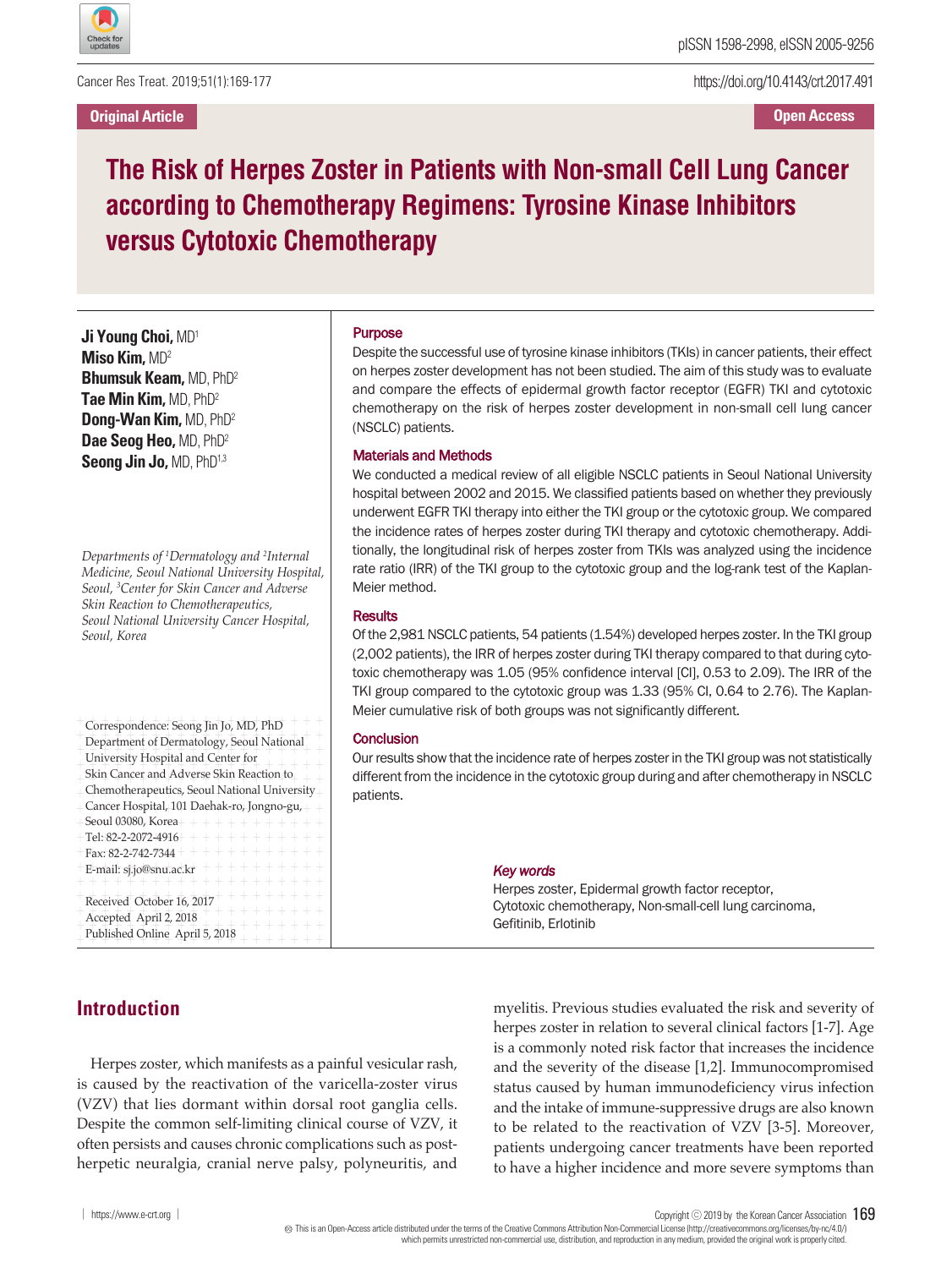the general population [6,7].

In cancer patients, cytotoxic chemotherapy agents have been used as one of the major treatment modalities. However, as cytotoxic chemotherapy agents target rapidly proliferating cells, these agents inevitably affect epithelial cells, immune-related cells, and hematopoietic cells, which leads to the development of cutaneous, infectious, and hematologic adverse effects. To minimize these adverse effects and to overcome the lack of specificity against cancer cells, molecular targeted chemotherapy has been developed. It targets specific genes or oncoproteins found in cancer cells and works by interfering with specific molecules required for tumor development and growth [8,9]. Owing to its specificity towards cancer cells, molecular targeted chemotherapy has been reported to be more tolerable and less toxic to immune and hematologic cells than cytotoxic chemotherapy agents. Consequently, it can be assumed that the risk of herpes zoster is lower in patients receiving molecular targeted chemotherapy than in patients receiving conventional cytotoxic chemotherapy.

Gefitinib and erlotinib, which are small molecule tyrosine kinase inhibitors (TKIs) that target the tyrosine kinase domain of the epidermal growth factor receptor (EGFR), have been successfully introduced and have become standard treatment for *EGFR* mutant non-small cell lung cancer (NSCLC) [10]. Patients receiving gefitinib and erlotinib do not typically show myelosuppression, neuropathy, alopecia, or severe nausea, which are common side effects of traditional cytotoxic agents. Instead, the major toxicities of gefitinib and erlotinib are dermatologic problems including papulopustular eruption, xerosis, and paronychia [11,12].

However, the effect of EGFR TKIs on herpes zoster has not been studied. Despite the expectation that EGFR TKIs would be less toxic to immune-related cells, there have been a few cases of viral infection or viral reactivation upon EGFR TKI use. Wnorowski et al. [11] described a patient who developed a severe skin eruption followed by herpes zoster superinfection upon erlotinib use, and Bui and Wong-Sefidan [13] reported hepatitis B virus reactivation after erlotinib withdrawal. However, there also have been various studies showing that EGFR TKIs have anti-viral effects against human papillomavirus (HPV), hepatitis C virus (HCV), and poxvirus [14-18].

In this study, we aimed to investigate the effect of EGFR TKIs, compared to cytotoxic chemotherapy, on the risk of developing herpes zoster in patients with lung cancer. NSCLC patients, whose standard treatments include both conventional cytotoxic chemotherapy and EGFR TKIs, are considered an appropriate population for our study.

We performed the study in two parts: first, we investigated the incidence rates of herpes zoster during TKI regimens and cytotoxic regimens in patients who have received both TKI

and cytotoxic chemotherapy. Second, we examined the effect of TKI regimens on the longitudinal risk of herpes zoster by comparing the incidence in patients who had received TKIcontaining regimens with the incidence in patients who had received cytotoxic chemotherapy regimens only.

# **Materials and Methods**

### **1. Study population and data collection**

Subjects were selected from a consecutively collected cancer patient registry that included NSCLC patients. Among the registered NSCLC patients, patients who were at initial stage IIIB/IV or recurred after operation and consequently had received chemotherapy in the Seoul National University Hospital from 2002 to 2015 were selected [19,20]. We collected data on patient characteristics and clinical features, including demographic information (age and sex), smoking history, Eastern Cooperative Oncology Group (ECOG) performance status, clinical presentation of NSCLC at the beginning of chemotherapy, history of radiotherapy, and history of chemotherapy from patient medical records. The number of chemotherapy regimens, types of each regimen, and duration of chemotherapy for each patient were examined in detail. Chemotherapy regimens were classified into two categories: (1) EGFR TKI regimens, which includes gefitinib and erlotinib; and (2) cytotoxic regimens, which includes gemcitabine, carboplatin, cisplatin, docetaxel, paclitaxel, vinorelbine, and etoposide. The patients who had received EGFR TKI regimens were classified as the TKI group, and those who had never received an EGFR TKI regimen and received the cytotoxic regimen only were classified as the cytotoxic group. In the present study, we did not consider the status of *EGFR* mutation into the classification because EGFR TKIs are commonly incorporated as second- or thirdline chemotherapy in patients with no *EGFR* mutation and unknown *EGFR* mutation status.

### **2. Risk of herpes zoster during and after administration of the EGFR TKI regimen**

First, the frequency of herpes zoster was compared between the EGFR TKI and cytotoxic groups and further analyzed according to the clinical variables.

In order to compare the risks of the TKI regimen-related herpes zoster and cytotoxic regimen-related herpes zoster, the incidence rate of herpes zoster during the periods of TKI (TKI regimen period) and cytotoxic regimens (cytotoxic regimen period) was compared in the TKI group. The TKI regi-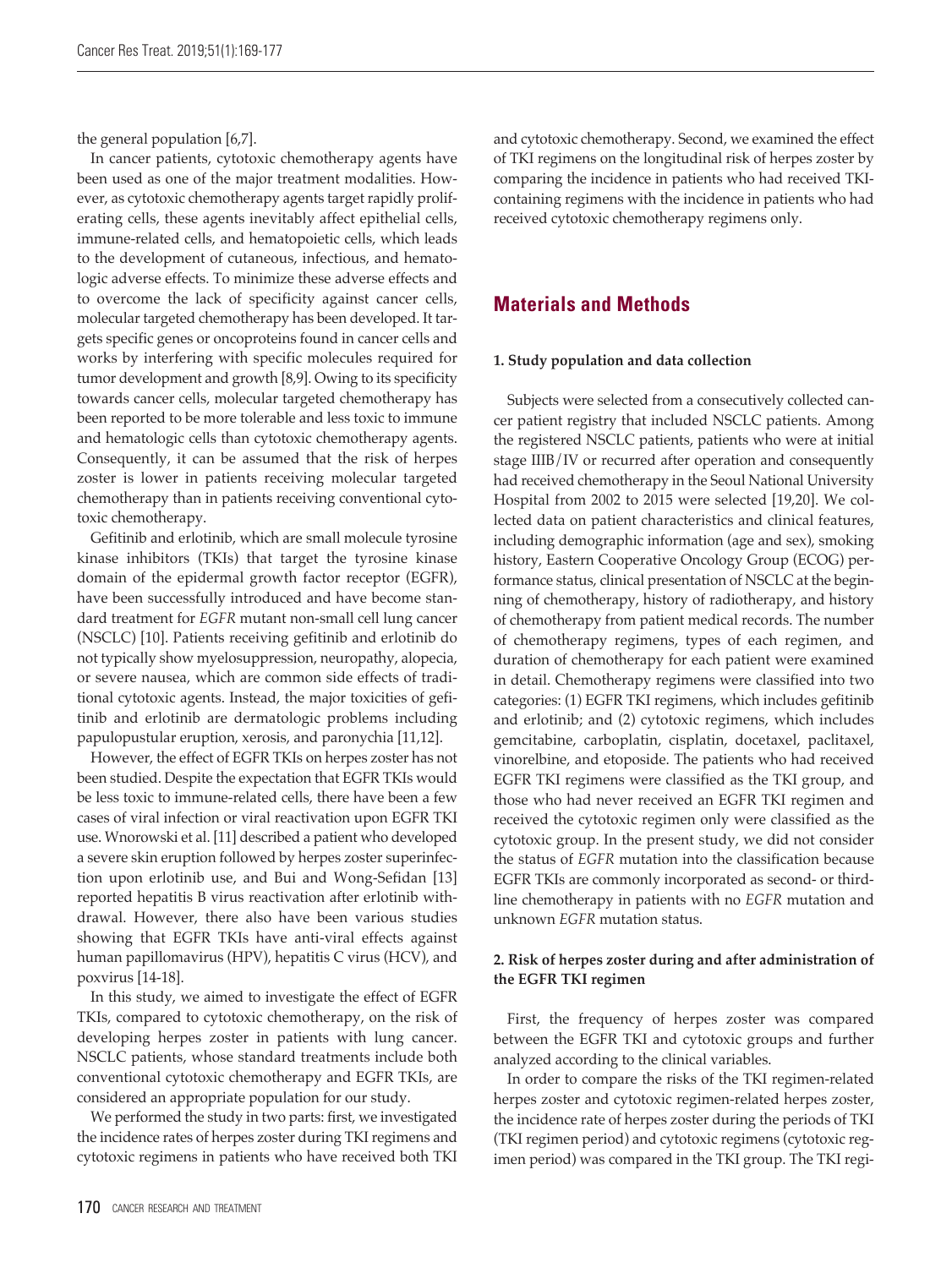

**Fig. 1.** Definition of the tyrosine kinase inhibitor (TKI)/cytotoxic regimen period and the TKI/cytotoxic groups. (A) The TKI regimen period was defined as the total treatment period treated with epidermal growth factor receptor (EGFR) TKI and the cytotoxic regimen period was defined as the total period treated with cytotoxic chemotherapy. (B) The TKI group was defined as the patients who had received at least one course of EGFR TKI and the cytotoxic group was defined as the patients who had received the cytotoxic-regimen only. The incidence of herpes zoster that occurred after the initiation of the first chemotherapy was included in the study.

men period was defined as the total treatment period a patient was treated with TKIs, and the cytotoxic regimen period was defined as the total period a patient was treated with cytotoxic chemotherapy (Fig. 1A). The development of herpes zoster during the TKI regimen period was considered TKI regimen-related herpes zoster, while the development during the cytotoxic regimen period was cytotoxic regimenrelated herpes zoster.

To determine if the TKI regimen has any effects on the longitudinal risk of herpes zoster, we compared the cumulative incidence rate of herpes zoster between the TKI and cytotoxic groups. In the TKI group, the event of herpes zoster development after the initiation of the TKI regimen was counted; in the cytotoxic group, the event of herpes zoster development after the first chemotherapy regimen was counted (Fig. 1B).

#### **3. Statistical analysis**

The frequency of herpes zoster depending on patient characteristics and clinical features were compared using chisquare tests. To compare the incidence rate of herpes zoster during the TKI and cytotoxic regimen periods, the incidence rate was analyzed in the unit of occurrence per 100 personyears (PY) and the incidence rate ratio (IRR) of the TKI regimen period to the cytotoxic regimen period and its 95% confidence interval (CI) were analyzed by Poisson regression.

In our analysis of the longitudinal risk of herpes zoster, we followed each individual up to the last visit to our institution until October 2015. The starting points were defined as the use of first TKIs in the TKI group and as the use of first cytotoxic agents in the cytotoxic group. Before the analysis, propensity score matching was performed to reduce selection bias between the TKI and cytotoxic groups. The longitudinal risk of herpes zoster according to chemotherapy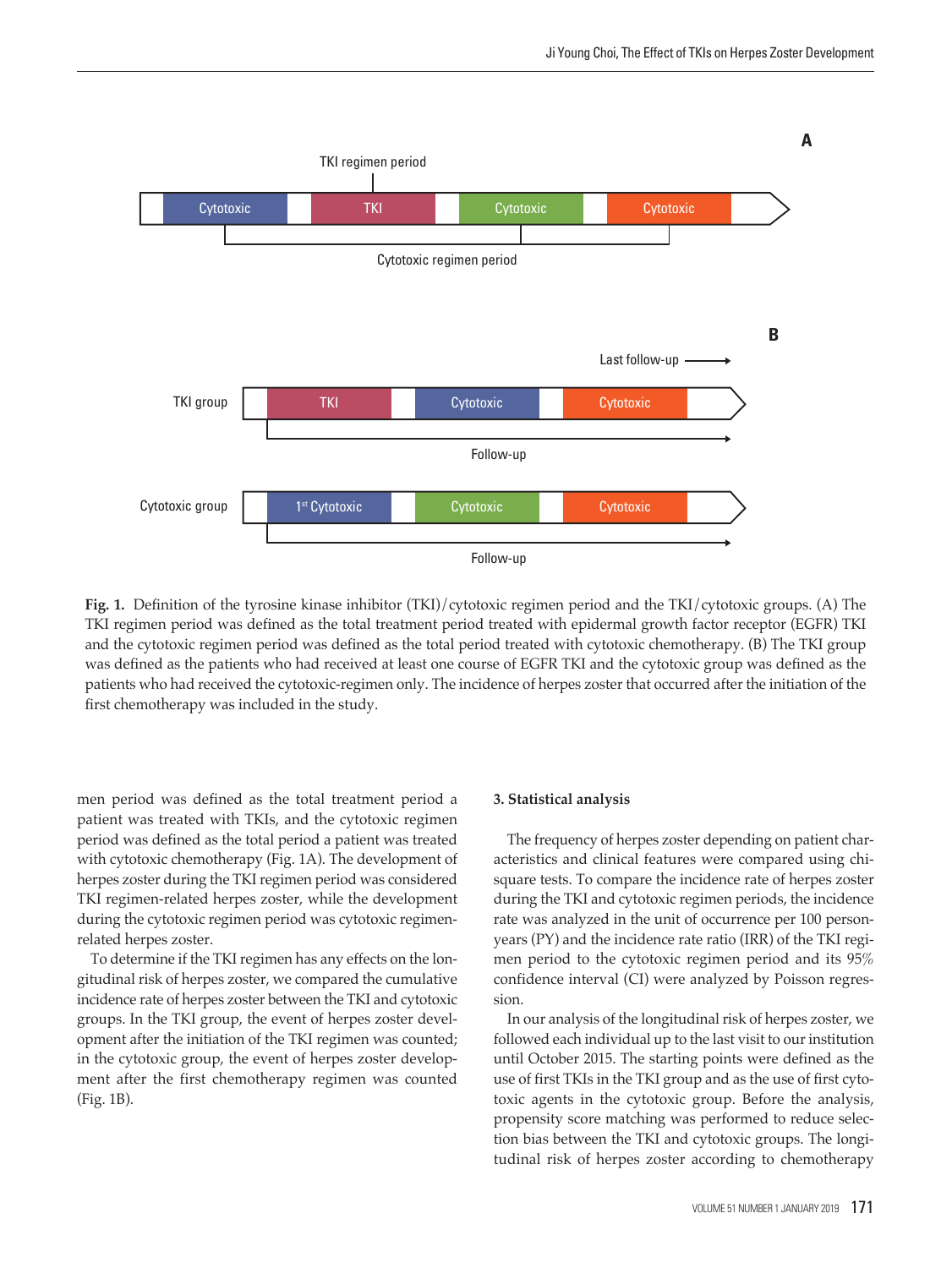|                                |              | Cytotoxic group |                |             | <b>TKI</b> group |           |             |
|--------------------------------|--------------|-----------------|----------------|-------------|------------------|-----------|-------------|
|                                | <b>Total</b> | $HZ(-)$         | $HZ(+)$        | p-value     | $HZ(-)$          | $HZ(+)$   | p-value     |
| No. of patients                | 2,981        | 966             | 13             |             | 1,969            | 33        |             |
| <b>Sex</b>                     |              |                 |                |             |                  |           |             |
| Male                           | 1,790(60.1)  | 762 (78.9)      | 9(69.2)        | 0.491a)     | 1,002(50.9)      | 17(51.5)  | > 0.999a    |
| Female                         | 1,191(40.0)  | 204(21.1)       | 4(30.8)        |             | 967 (49.1)       | 16(48.5)  |             |
| Age (yr)                       |              |                 |                |             |                  |           |             |
| < 60                           | 1,101(36.9)  | 282 (29.2)      | 4(30.8)        | > 0.999a    | 800 (40.6)       | 15(45.5)  | 0.595a)     |
| $\geq 60$                      | 1,880(63.1)  | 684 (70.8)      | 9(69.2)        |             | 1,169(59.4)      | 18 (54.6) |             |
| <b>Smoking status</b>          |              |                 |                |             |                  |           |             |
| Never smoker                   | 1,292(47.0)  | 209 (24.2)      | 5(41.7)        | 0.179a)     | 1,061(57.5)      | 17(54.8)  | 0.855a)     |
| Current or ex-smoker           | 1,458(53.0)  | 654 (75.8)      | 7(58.3)        |             | 783 (42.5)       | 14(45.2)  |             |
| <b>ECOG</b> performance status |              |                 |                |             |                  |           |             |
| $\boldsymbol{0}$               | 146(4.9)     | 63(6.5)         | 1(7.7)         | $0.301^{b}$ | 81(4.1)          | 1(3.0)    | $0.618^{b}$ |
| $\mathbf{1}$                   | 1,336(44.8)  | 360 (37.3)      | 4(30.8)        |             | 954 (48.5)       | 18(54.6)  |             |
| $\geq$ 2                       | 410 (13.8)   | 88 (9.1)        | $\overline{0}$ |             | 317(16.1)        | 5(15.2)   |             |
| Missing                        | 1,089(36.5)  | 455(47.1)       | 8(61.5)        |             | 617(31.3)        | 9(27.3)   |             |
| <b>Stage</b>                   |              |                 |                |             |                  |           |             |
| Initial stage IIIB or IV       | 2,491 (83.6) | 809 (83.8)      | 12 (92.3)      | 0.705a)     | 1,645(83.5)      | 25(75.8)  | 0.237a)     |
| Recurrence after operation     | 490 (16.4)   | 157(16.3)       | 1(7.70)        |             | 324 (16.5)       | 8(24.2)   |             |
| Radiation therapy              |              |                 |                |             |                  |           |             |
| No                             | 2,520(84.5)  | 868 (89.9)      | 11(84.6)       | 0.634a)     | 1,615(82.0)      | 26 (78.8) | 0.647a)     |
| Yes                            | 461(15.5)    | 98(10.1)        | 2(15.4)        |             | 354 (18.0)       | 7(21.2)   |             |
| No. of lines of chemotherapy   |              |                 |                |             |                  |           |             |
| $\leq$ 2                       | 1,507(50.6)  | 757 (78.4)      | 4(30.8)        | < 0.001a    | 736 (37.4)       | 10(30.3)  | 0.471a)     |
| $\geq 3$                       | 1,474(49.5)  | 209(21.6)       | 9(69.2)        |             | 1,233(62.6)      | 23(69.7)  |             |
| Duration of chemotherapy       |              |                 |                |             |                  |           |             |
| < 1 yr                         | 1,783 (59.8) | 828 (86.1)      | 5(38.5)        | < 0.001a    | 941 (53.0)       | 9(28.1)   | 0.007a)     |
| $\geq 1$ yr                    | 998 (33.5)   | 134 (13.9)      | 8(61.5)        |             | 833 (47.0)       | 23 (71.9) |             |

| Table 1. Patient characteristics and frequency of herpes zoster development in the TKI and cytotoxic groups |  |  |  |  |  |
|-------------------------------------------------------------------------------------------------------------|--|--|--|--|--|
|-------------------------------------------------------------------------------------------------------------|--|--|--|--|--|

Values are presented as number (%). TKI, tyrosine kinase inhibitor; HZ, herpes zoster; ECOG, Eastern Cooperative Oncology Group. a) Pearson's chi-square test, b) Chi-square test for trend.

regimens was analyzed by calculating the IRR of the TKI group to the cytotoxic group with the log-rank test in the Kaplan-Meier method.

The analyses were performed using SPSS ver. 17.0 (SPSS Inc., Chicago, IL) and R software (ver. 3.2.2; Institute for Statistics and Mathematics, Vienna University of Economics and Business, Vienna, Austria; available at http://www.r-project.org/index.html). Two-sided p-values of less than 0.05 were statistically significant.

# **4. Ethical statement**

The information on the occurrence of herpes zoster was obtained by the review of medical records. This study was approved by the institutional review board of Seoul National University Hospital with a waiver of informed consent (IRB No. H-1701-043-822) and performed in accordance with the principles of the Declaration of Helenski.

# **Results**

# **1. Study population**

From 2002 to 2015, a total of 2,981 NSCLC patients, including 1,790 men (60.0%) and 1,191 women (40.0%), were enrolled in the study. The mean age of the study population was 62.37±11.07 years. As presented in Table 1, 83.6% and 16.4% of the patients received chemotherapy due to stage IIIB/IV status at diagnosis and recurrence after surgery,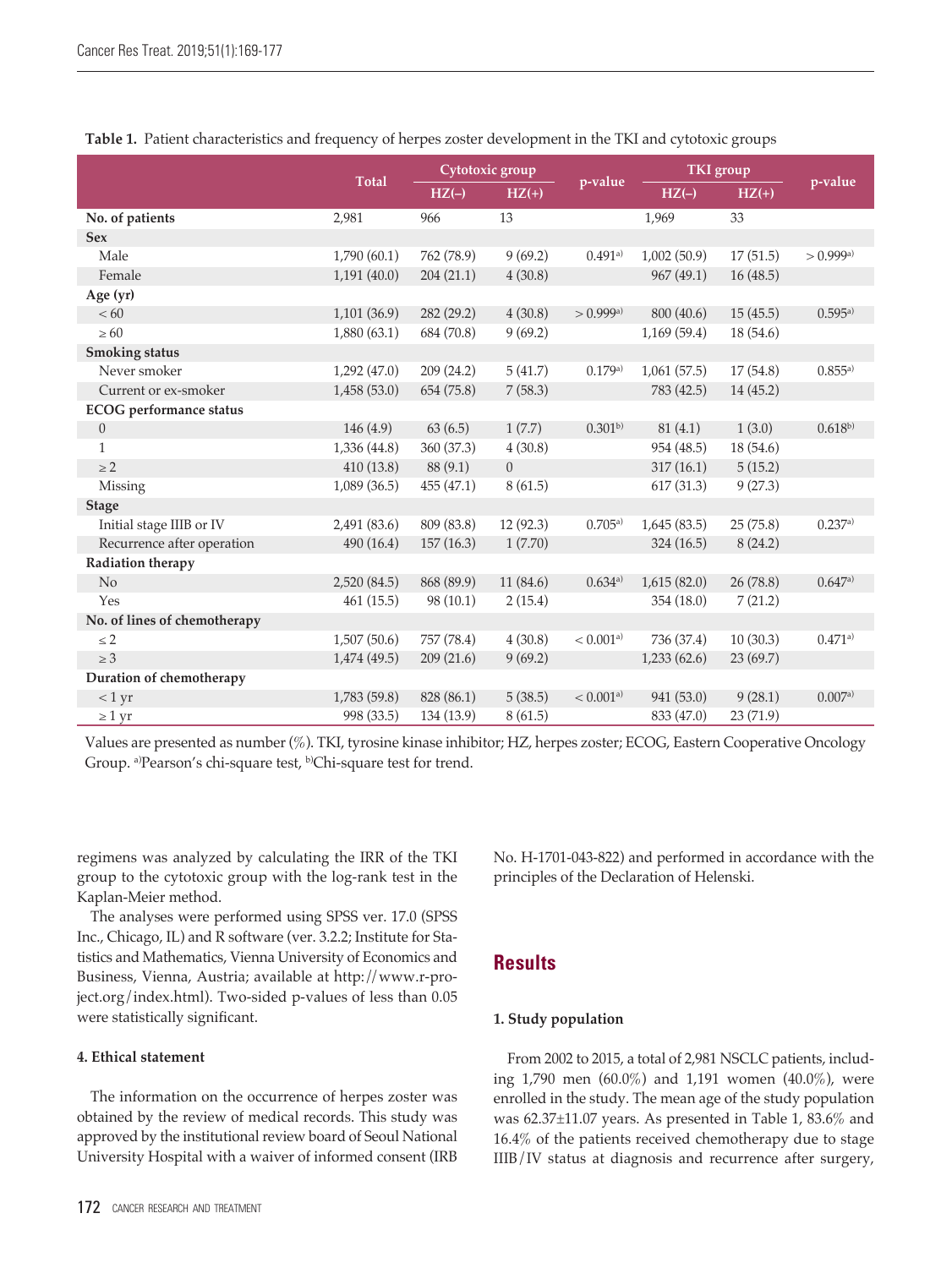|                             | TKI regimen period |       |                                                  |                  | Cytotoxic regimen period | IRR                             |      |               |
|-----------------------------|--------------------|-------|--------------------------------------------------|------------------|--------------------------|---------------------------------|------|---------------|
|                             | No. of<br>events   | PY    | Incidence rate<br>$(\text{per }100 \text{ PYs})$ | No. of<br>events | Έγ                       | Incidence rate<br>(per 100 PYs) | Mean | 95% CI        |
| Total TKI group $(n=2,002)$ | 16                 | 1,189 | 1.35                                             | 17               | 1,332                    | 1.28                            | 1.05 | $0.53 - 2.09$ |
| Gefitinib group $(n=1,635)$ | 12                 | 1,062 | 1.13                                             | 11               | 1,042                    | 1.06                            | 1.07 | $0.47 - 2.43$ |
| Erlotinib group $(n=488)$   |                    | 197   | 2.03                                             | h                | 380                      | 1.58                            | 1.28 | $0.36 - 4.55$ |

| Table 2. Incidence rates of herpes zoster during the periods of TKI regimen and cytotoxic regimen |  |  |  |  |
|---------------------------------------------------------------------------------------------------|--|--|--|--|
|---------------------------------------------------------------------------------------------------|--|--|--|--|

TKI, tyrosine kinase inhibitor; IRR, incidence rate ratio; PY, person-years; CI, confidence interval.

**Table 3.** Patient characteristics of the TKI and cytotoxic groups before and after propensity score matching

|                                | <b>Before matching</b>       |                          |                         | After matching              |                        |                         |
|--------------------------------|------------------------------|--------------------------|-------------------------|-----------------------------|------------------------|-------------------------|
|                                | Cytotoxic<br>$group (n=979)$ | TKI group<br>$(n=2,002)$ | p-value                 | Cytotoxic<br>$group(n=979)$ | TKI group<br>$(n=979)$ | p-value                 |
| <b>Sex</b>                     |                              |                          |                         |                             |                        |                         |
| Male                           | 771 (78.8)                   | 1,019(50.9)              | $< 0.001$ <sup>a)</sup> | 771 (78.8)                  | 756 (77.2)             | 0.445a)                 |
| Female                         | 208 (21.2)                   | 983 (49.1)               |                         | 208(21.2)                   | 223(22.8)              |                         |
| Age (yr)                       |                              |                          |                         |                             |                        |                         |
| $Mean \pm SD$                  | $64.31 \pm 10.11$            | $61.42 \pm 11.41$        | < 0.001 <sup>b</sup>    | $64.31 \pm 10.11$           | 64.17±10.39            | $0.767^{b}$             |
| Operation                      |                              |                          |                         |                             |                        |                         |
| Yes                            | 158(16.1)                    | 332(16.6)                | 0.793a)                 | 158(16.1)                   | 150(15.3)              | 0.664a)                 |
| No                             | 821 (83.9)                   | 1,670(83.4)              |                         | 821 (83.9)                  | 829 (84.7)             |                         |
| Radiotherapy                   |                              |                          |                         |                             |                        |                         |
| Yes                            | 100(10.2)                    | 361(18.0)                | $< 0.001$ <sup>a)</sup> | 100(10.2)                   | 80(8.2)                | 0.137a)                 |
| No                             | 879 (89.8)                   | 1,641(82.0)              |                         | 879 (89.8)                  | 899 (91.8)             |                         |
| <b>ECOG</b> performance status |                              |                          |                         |                             |                        |                         |
| $\theta$                       | 64 (12.4)                    | 82(6.0)                  | $< 0.001$ <sup>c)</sup> | 64 (12.4)                   | 39(6.9)                | 0.002c                  |
| $\mathbf{1}$                   | 364 (70.5)                   | 972 (70.6)               |                         | 364 (70.5)                  | 407(71.8)              |                         |
| >2                             | 88 (17.1)                    | 322 (23.4)               |                         | 88 (17.1)                   | 121(21.3)              |                         |
| <b>Smoking status</b>          |                              |                          |                         |                             |                        |                         |
| Never smoker                   | 214(24.5)                    | 1,078(57.5)              | $< 0.001$ <sup>a)</sup> | 214(24.5)                   | 335 (37.9)             | $< 0.001$ <sup>a)</sup> |
| Current or ex-smoker           | 661(75.5)                    | 797 (42.5)               |                         | 661 (75.5)                  | 549 (62.1)             |                         |

Values are presented as number (%) unless otherwise indicated. TKI, tyrosine kinase inhibitor; SD, standard deviation; ECOG, Eastern Cooperative Oncology Group. <sup>a)</sup>Pearson's chi-square test, <sup>b)</sup>Student's t-test, <sup>c)</sup>Chi-square test for trend.

respectively. Of the patients, 84.5% received radiation therapy, 49.5% received more than three lines of chemotherapy, and 33.5% received chemotherapy for more than 1 year.

Patients with a history of TKI treatment (2,002 patients) were classified as the TKI group, and the remaining 979 patients without a history of TKI treatment were classified as the cytotoxic group. In the TKI group, 1,514 patients (75.6%) received gefitinib treatment only, 367 patients (18.3%) received erlotinib treatment only, and 121 patients (6.0%) had received both gefitinib and erlotinib treatments. Among the total study population, 46 patients developed

herpes zoster after the initiation of chemotherapy, and the overall frequency of herpes zoster was 1.54%. The frequency of herpes zoster was not different based on sex, age, smoking history, ECOG performance status, initial status, and previous radiotherapy history in both the TKI and cytotoxic groups. However, the frequency was significantly different according to the number of chemotherapy regimens in the cytotoxic group. In both groups, the frequency of herpes zoster was significantly higher with a longer duration of chemotherapy.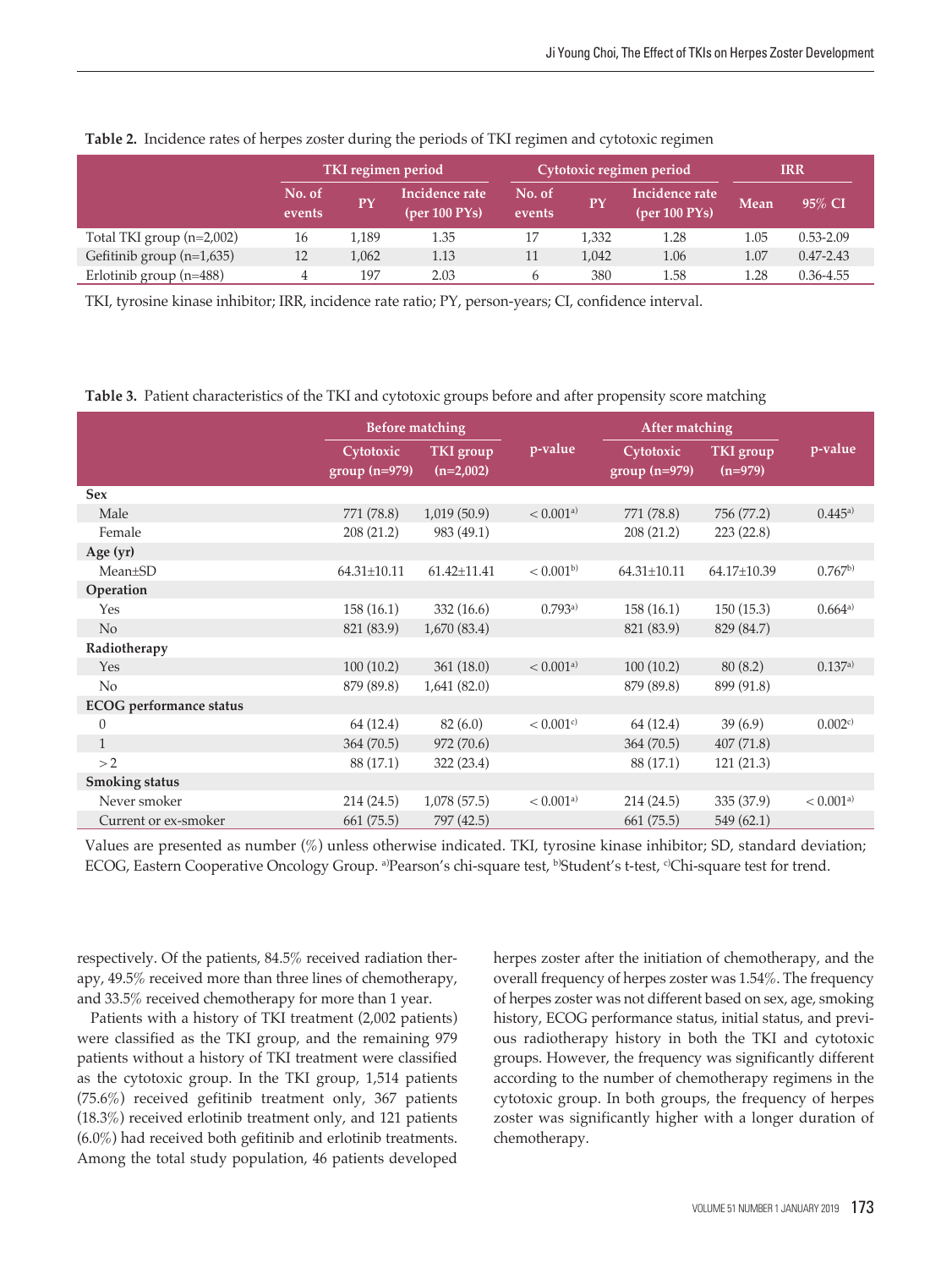

**Fig. 2.** The Kaplan-Meier cumulative incidence of herpes zoster plotted to compare the tyrosine kinase inhibitor (TKI) group and cytotoxic group (A), gefitinib group and cytotoxic group (B), and erlotinib group and cytotoxic group (C).

### **2. Risk of herpes zoster during the use of TKI and cytotoxic regimens**

We compared the incidence of herpes zoster during the TKI regimen period with that during the cytotoxic regimen period in the TKI group. TKI/cytotoxic regimen period was defined as the period during which patients are currently receiving TKI/cytotoxic regimen without discontinuation. The incidence rate during the TKI regimen period was 1.35 per 100 PY, and the incidence rate during the cytotoxic regimen period was 1.28 per 100 PY. The IRR of the TKI regimen period to the cytotoxic regimen period was 1.05 (95% CI, 0.53 to 2.09), suggesting that that there was no significant difference in the occurrence of herpes zoster according to the treatment regimen (Table 2).

To determine whether there was a difference in the incidence of herpes zoster according to the type of EGFR TKI, we performed a subgroup analysis of 1,635 patients with a history of gefitinib therapy and 488 patients with a history of erlotinib therapy. Compared to the incidence rate of her-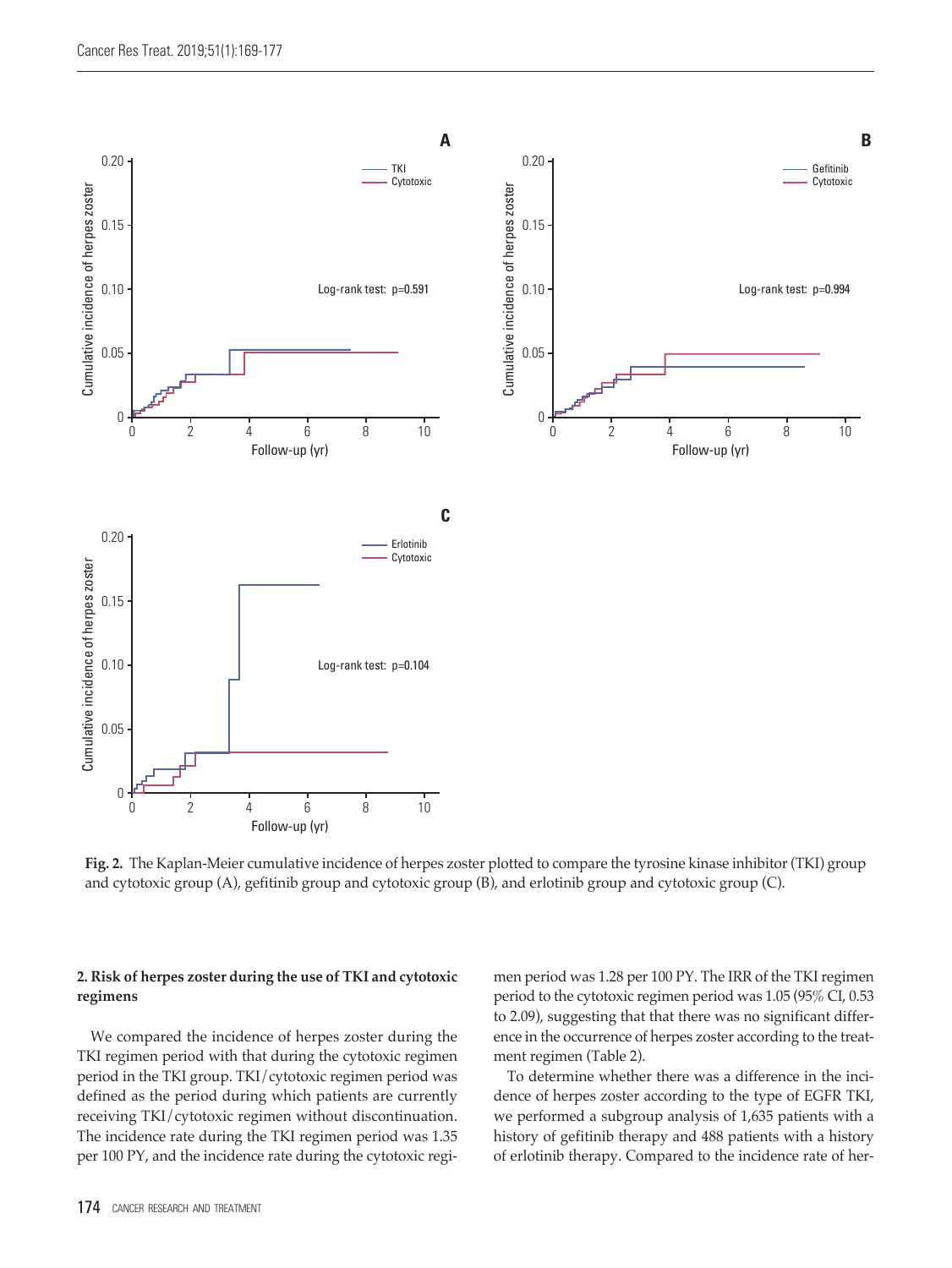|                         |       | Before matching |       |                            | After matching |               |       |                            |
|-------------------------|-------|-----------------|-------|----------------------------|----------------|---------------|-------|----------------------------|
|                         | No.   | No. of events   | PY    | IR (per $100 \text{ PY}$ ) | No.            | No. of events | PY    | IR (per $100 \text{ PY}$ ) |
| TKI group               | 2,002 | 33              | 2,318 | 1.42                       | 979            | 16            | 1,033 | 1.55                       |
| Cytotoxic group         | 979   | 13              | 1,114 | 1.17                       | 979            | 13            | 1,114 | 1.17                       |
| IRR (95% CI), TKI vs.   |       |                 |       | $1.22(0.64-2.32)$          |                |               |       | $1.33(0.64-2.76)$          |
| cytotoxic group         |       |                 |       |                            |                |               |       |                            |
| Gefitinib group         | 1,635 | 25              | 2,015 | 1.24                       | 979            | 15            | 1,106 | 1.36                       |
| Cytotoxic group         | 979   | 13              | 1,114 | 1.17                       | 979            | 13            | 1.114 | 1.17                       |
| IRR (95% CI), gefitinib |       |                 |       | $1.06(0.54-2.08)$          |                |               |       | $1.16(0.55-2.44)$          |
| vs. cytotoxic group     |       |                 |       |                            |                |               |       |                            |
| Erlotinib group         | 488   | 9               | 437   | 2.06                       | 488            | 9             | 437   | 2.06                       |
| Cytotoxic group         | 979   | 13              | 1,114 | 1.17                       | 488            | 5             | 605   | 0.83                       |
| IRR (95% CI), erlotinib |       |                 |       | $1.77(0.76-4.13)$          |                |               |       | $2.50(0.84 - 7.45)$        |
| vs. cytotoxic group     |       |                 |       |                            |                |               |       |                            |

**Table 4.** Incidence rates of herpes zoster in the TKI (including subgroups) and cytotoxic groups

TKI, tyrosine kinase inhibitor; PY, person-years; IR, incidence rate; IRR, incidence rate ratio; CI, confidence interval.

pes zoster during the cytotoxic regimen period, the IRR of incidence rate during gefitinib therapy was 1.07 (95% CI, 0.47 to 2.43) and that during erlotinib therapy was 1.28 (95% CI, 0.36 to 4.55), both of which were not significant.

# **3. Longitudinal risk of herpes zoster in patients treated with the TKI and cytotoxic regimens**

To evaluate the longitudinal risk of herpes zoster, we compared the incidence rate of herpes zoster in the TKI group with that in the cytotoxic group by reviewing the occurrence of herpes zoster after chemotherapy. We performed propensity score matching to balance the covariates between the two groups, i.e. the clinical features shown in Table 3, and 979 individuals in both groups were matched. Prior to matching, the TKI group had a lower male ratio, a lower mean age, a higher percentage of smokers, and a higher percentage of previous radiotherapy treatments compared to the cytotoxic group. However, the difference between the TKI and the cytotoxic groups was reduced after matching.

After matching, the IRR of the TKI group, compared to the cytotoxic group, was 1.33 (95% CI, 0.64 to 2.76), which meant that there was no significant difference in the longitudinal incidence rate of herpes zoster between the two groups. Moreover, the Kaplan-Meier cumulative risk of these two groups were not significantly different (p=0.591, log-rank test) (Fig. 2A).

The IRR was also calculated using the subgroup analysis in which propensity matching was performed for the two subgroups of patients receiving gefitinib and erlotinib. There was no significant difference between the two TKI subgroups and the cytotoxic group (Table 4). When comparing the cumulative risks by Kaplan-Meier analysis, there was no significant difference between the TKI subgroups and the cytotoxic group (log-rank test; p=0.994, gefitinib vs. cytotoxic; p=0.104, erlotinib vs. cytotoxic) (Fig. 2B and C).

# **Discussion**

The incidence rate of herpes zoster has been reported to be higher in patients with malignancies and in patients who underwent cancer treatments compared to the general population. According to the retrospective study by Rusthoven et al. [21], the cumulative incidence rate of herpes zoster in their cancer patient cohort was 625 per 105 PY, which was two to three times greater than that in the general population. Dunst et al. [22] reported the incidence rate of herpes zoster among breast cancer patients after radiotherapy to be 3.7% (41/1,555 patients), which was 3- to 5-fold higher than that in the general population. However, the association between the development of herpes zoster and chemotherapeutic agents has rarely been studied.

VZV is known to remain in its latent stage when VZV-specific cell-mediated immunity is potent. Accordingly, the host factors that cause serious disruption of cell-mediated immunity have been known as major risk factors of reactivation. Among cancer patients, patients with hematologic malignancies have been reported to have high frequencies of herpes zoster, possibly due to their compromised immune system. Although patients with solid tumors are relatively less at risk, patients receiving chemotherapy are at greater risk for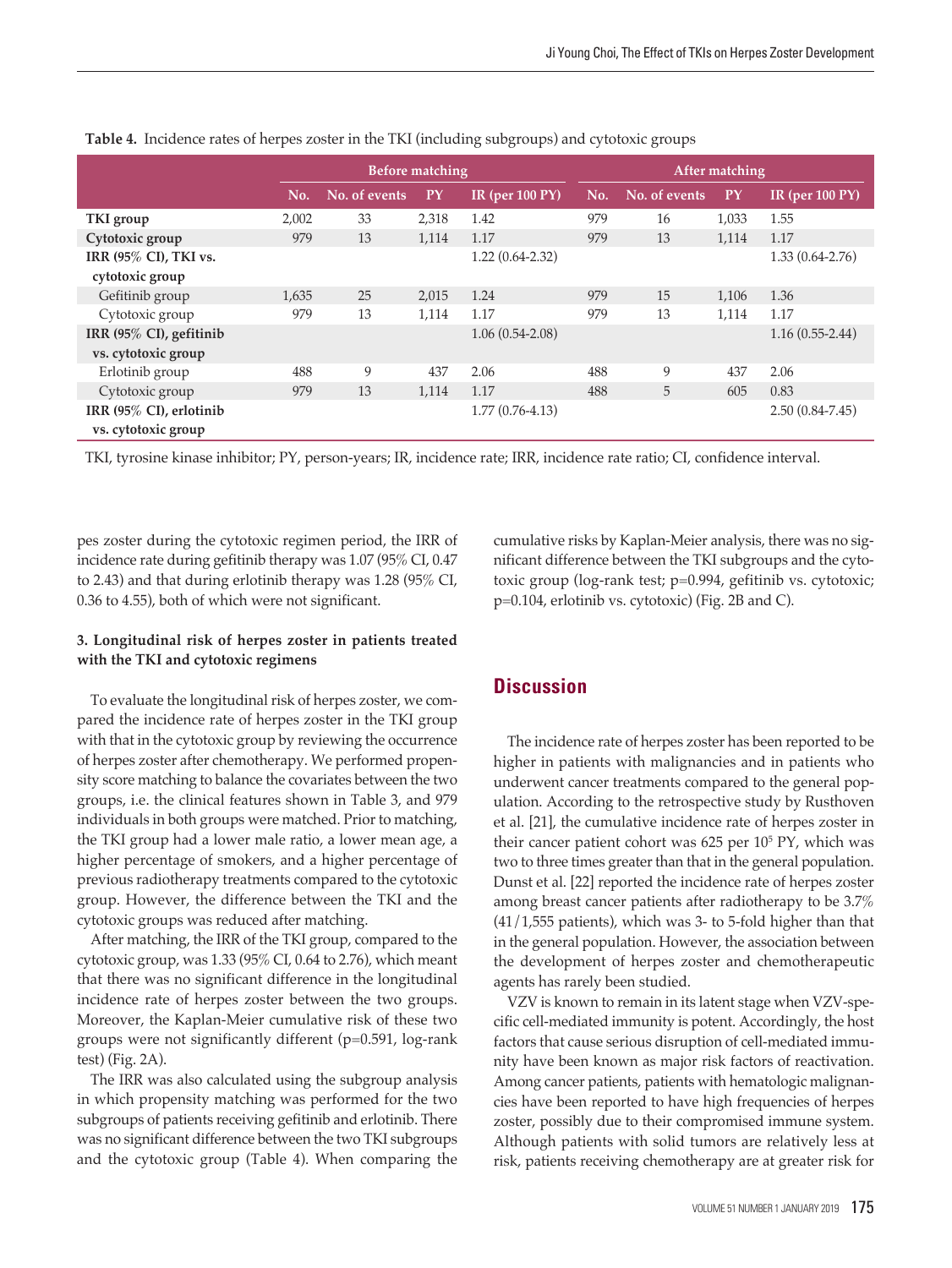herpes zoster [21,23]. A study that investigated herpes zoster infections in breast cancer patients treated with adjuvant chemotherapy reported 13- to 25-fold higher incidence compared to the incidence in the general population [24].

Masci et al. [24] further highlight the association between the immunosuppressive effects of chemotherapy and the incidence of herpes zoster by comparing the incidence during taxane-based treatment, anthracycline-based treatment, and cyclophosphamide/methotrexate/fluorouracil treatment. The incidence of herpes zoster was the highest during taxane-based treatment, which was considered to have the strongest immunosuppressive effect. The effect of immunemodulating agents on the occurrence of herpes zoster was also investigated in a study that reviewed the incidence of herpes zoster in patients with non-Hodgkin lymphoma (NHL). Among NHL patients, the patients receiving rituximab-containing chemotherapy had an increased short-term risk of herpes zoster compared to the patients receiving conventional chemotherapy [25]. It is speculated that rituximab, which causes B-cell depletion and disruption of cellular and humoral immunities, increases the risk of herpes zoster. Based on these findings, chemotherapy that suppresses the immune system is an important predisposing factor of herpes zoster.

Then it is reasonable to question whether TKIs, whose therapeutic mechanism is fundamentally different from cytotoxic chemotherapy, would impose comparable risk of herpes zoster. Even though there have been sporadic reports of reactivation of viral diseases during the use of TKIs, EGFR TKIs have been reported to have significantly fewer treatment-related severe adverse events, including neutropenia, compared to cytotoxic chemotherapy [11,13,26]. Moreover, EGFR TKIs have been reported to have anti-viral effects on several viral diseases. As EGFR TKIs can inhibit virus-associated EGFR signaling as well as cancer-associated EGFR signaling, they can interfere with the pathogenesis of viruses that involve the EGFR pathway. For HPV, erlotinib was found to prevent immortalization of human cervical epithelial cells by disrupting the EGFR pathway by which HPV oncoproteins stimulate cell growth [17]. For HCV, the tyrosine-based motif within the viral core protein was found to be essential for viral assembly by interacting with a membrane trafficking protein of host cells. Discovery of this motif and consequent experimental evidence that the interaction between viral and host proteins was hampered by the use of erlotinib suggest the potential use of TKIs as antivirals. Moreover, gefitinib was also shown to inhibit poxvirus infection because it blocks the interaction of the vaccinia growth factor of the virus and EGFR, which facilitates viral spreading [19]. Consequently, we anticipated that the use of EGFR TKIs would impose less of a burden on the development of herpes zoster than cytotoxic chemotherapy.

However, our data showed that the incidence during the use of EGFR TKIs was not significantly lower than that during the use of cytotoxic chemotherapy. We also found that the incorporation of TKIs into cytotoxic chemotherapy did not significantly reduce the longitudinal risk of herpes zoster in the present study. These findings suggest that EGFR TKIs may impose as significant a risk as cytotoxic chemotherapy for the development of herpes zoster during and after the treatment.

This study has several limitations. This was a retrospective study conducted in a single institution. We may underestimate the incidence of herpes zoster because herpes zoster that occurred during the period when the patient was not visiting the hospital was not included in the study. Potential confounding variables, such as smoking/drinking habits, social-economic status, level of immunosuppression, and underlying diseases other than lung cancer, were not fully reflected owing to limited information on medical records, and subanalysis according to the NSCLC subtype and various cytotoxic agents were not performed. However, a study population of about 3,000 patients and a follow-up period of up to 13 years increased the statistical reliability of the results and many important confounding factors including ECOG performance, operation history, and history of radiation therapy were controlled through propensity score matching. In addition, this was the first study to statistically analyze the incidence of herpes zoster in patients with NSCLC according to chemotherapy regimens, including TKIs and cytotoxic agents.

In conclusion, we found that the incidence of herpes zoster during the EGFR TKI regimen was not significantly lower than that during the cytotoxic regimen in NSCLC patients. There was no difference in the longitudinal risk of herpes zoster between the TKI and cytotoxic groups. Although TKIs are generally thought to be more tolerable to immune-related cells than cytotoxic chemotherapy, our findings emphasize not to overlook the risk of herpes zoster in patients treated with EGFR TKIs. It is therefore worth closely monitoring patients treated with EGFR TKIs as carefully as patients treated with cytotoxic chemotherapy for preventing the development of herpes zoster.

#### **Conflicts of Interest**

Conflict of interest relevant to this article was not reported.